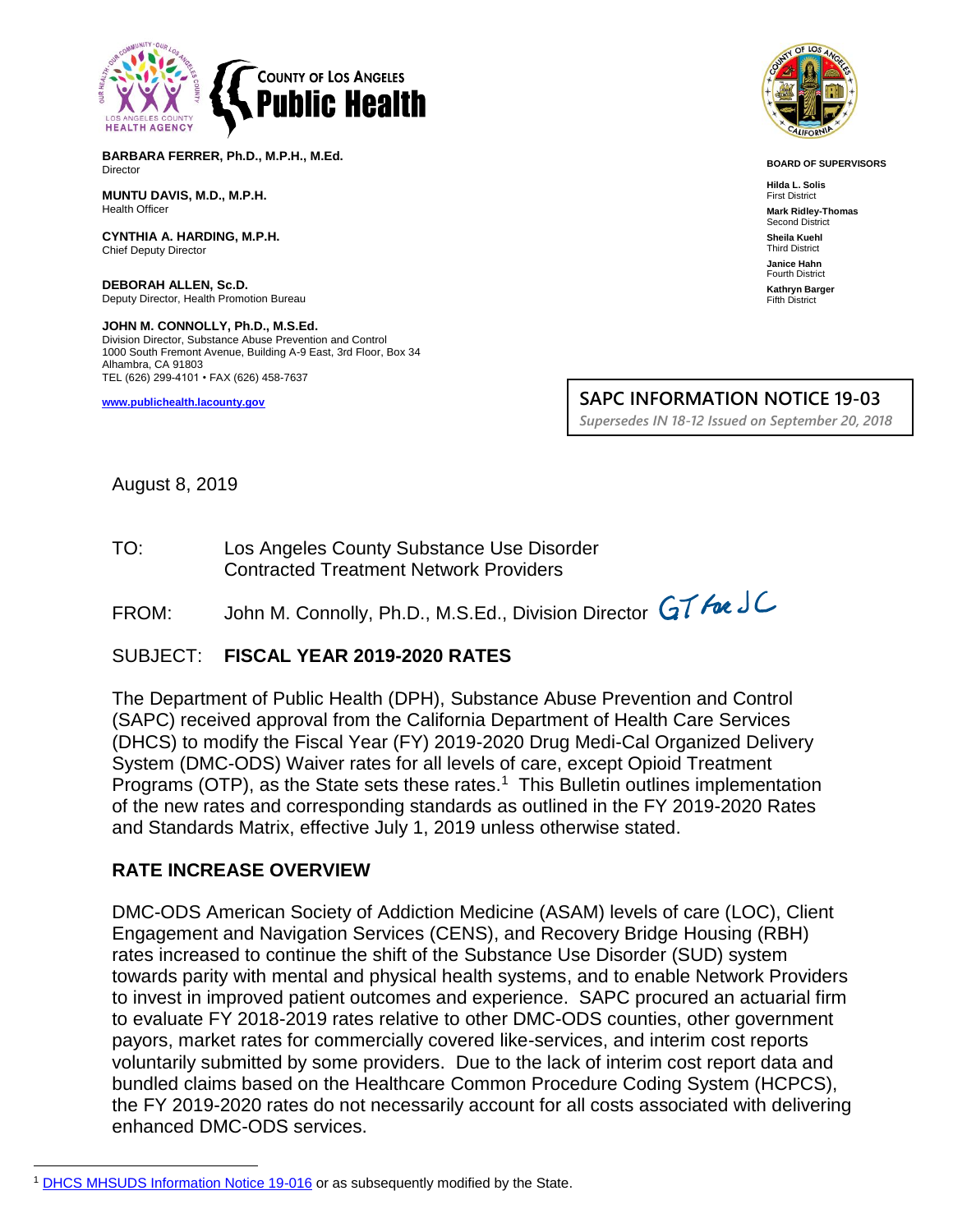For FY 2019-2020, the percentage base allowable (excluding room and board, and documentation) increased between 2.7 and 56.6 percent depending on LOC. SAPC raised rates above the base for perinatal (+7.81%) and youth (+2.14%) specialized programs; direct services delivered by certified counselors (+6%), licensed-eligible services (+15%) and licensed practitioners (+20%); documentation time for all LOCs; travel time for approved field-based services; and added a new service rate (screening) and LOCs.

# **DMC STAFF MODIFIERS**

A diversely trained and appropriately compensated workforce enhances the ability of patients to achieve positive and sustained treatment and recovery goals. SAPC added the following staff modifiers to motivate Network Providers to hire more Certified Counselors, Licensed-Eligible Practitioners, and Licensed Practitioners; encourage prelicensed or pre-certified individuals to complete licensure and certification requirements in a timely manner and remain employed with community-based SUD treatment organizations; and support hiring of staff capable of delivering services to individuals in their preferred language (e.g., threshold languages, sign language). The chart below summarizes Staff Modifiers:

| <b>STAFF MODIFIERS</b>                        |                                                                                                                                                                                                                                                                                                                                                                                                                                                                                                             |                  |  |  |  |
|-----------------------------------------------|-------------------------------------------------------------------------------------------------------------------------------------------------------------------------------------------------------------------------------------------------------------------------------------------------------------------------------------------------------------------------------------------------------------------------------------------------------------------------------------------------------------|------------------|--|--|--|
| <b>STAFF</b>                                  | <b>DEFINITION</b>                                                                                                                                                                                                                                                                                                                                                                                                                                                                                           | <b>INCREASE</b>  |  |  |  |
| Registered<br>Counselor                       | In the process of certification by one of the National<br>Commission for Certifying Agencies accreditation<br>organizations recognized by DHCS. Certified Medical<br>Assistants, Medical Assistants, and Licensed<br>Vocational Nurses are included under this category.                                                                                                                                                                                                                                    | <b>Base Rate</b> |  |  |  |
| Certified<br>Counselor                        | Certified by one of the National Commission for<br>Certifying Agencies accreditation organizations<br>recognized by DHCS.                                                                                                                                                                                                                                                                                                                                                                                   | $+6\%$           |  |  |  |
| Licensed-<br>Eligible<br><b>Practitioners</b> | Individuals registered with their respective state board<br>(i.e., California Board of Behavioral Sciences,<br>California Board of Psychology) and authorized to<br>practice under the license of a fully-licensed<br>practitioner with proper supervision and limited to the<br>following:<br><b>Associate Social Worker</b><br>Associate Marriage and Family Therapy<br>$\bullet$<br><b>Associate Professional Clinical Counselor</b><br><b>Psychological Assistant</b><br><b>Registered Psychologist</b> | $+15%$           |  |  |  |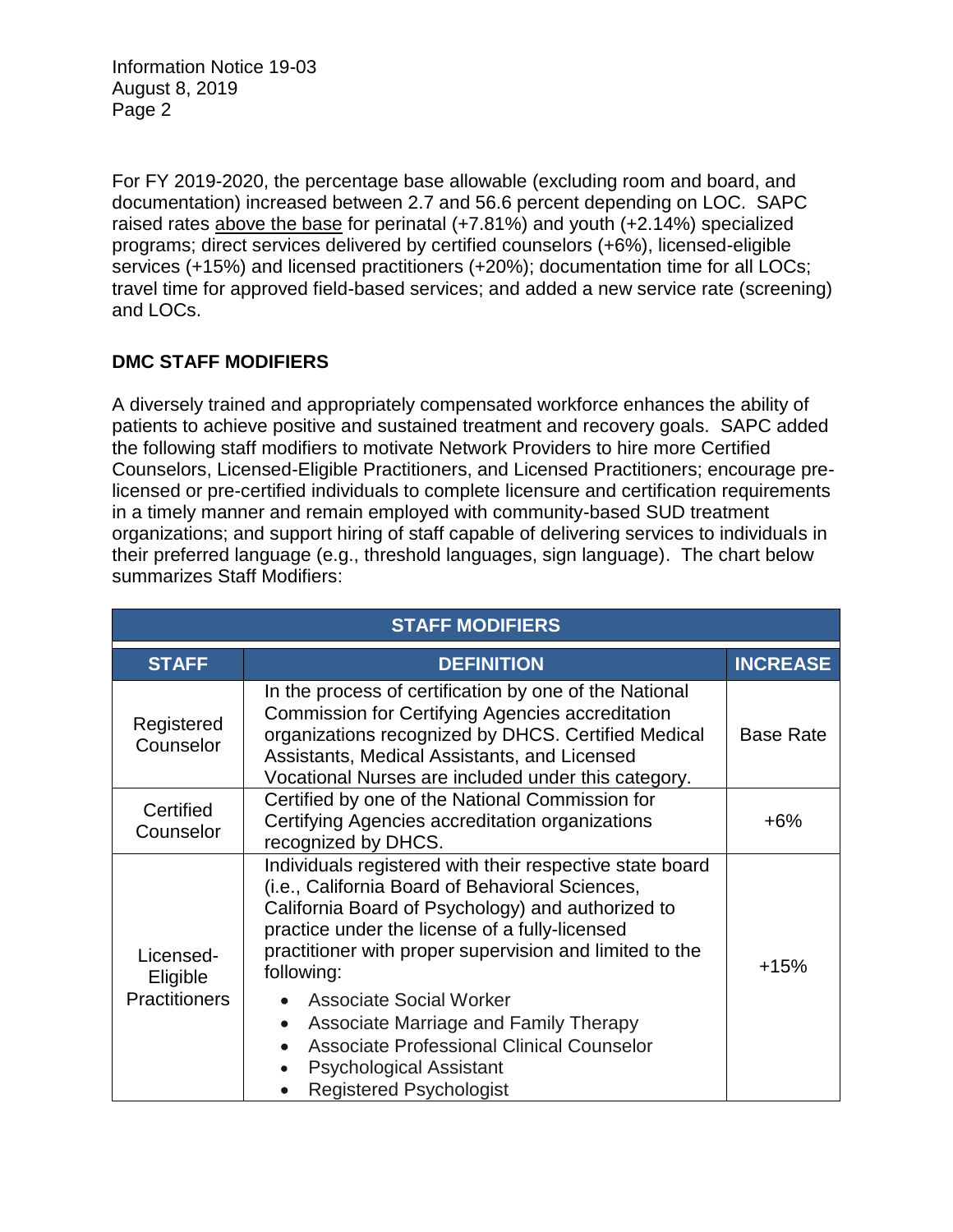|                                  | Individuals licensed with their respective state board<br>(i.e., California Board of Behavioral Sciences,<br>California Board of Psychology) and authorized to<br>practice and limited to the following:                                                                                                                       |        |
|----------------------------------|--------------------------------------------------------------------------------------------------------------------------------------------------------------------------------------------------------------------------------------------------------------------------------------------------------------------------------|--------|
| Licensed<br><b>Practitioners</b> | Physician (MD or DO)<br><b>Nurse Practitioner</b><br><b>Physician Assistant</b><br><b>Registered Nurse</b><br>$\bullet$<br><b>Registered Pharmacist</b><br><b>Clinical Psychologist</b><br>Licensed Clinical Social Worker (LCSW)<br><b>Licensed Professional Clinical Counselor</b><br>Licensed Marriage and Family Therapist | $+20%$ |

SAPC's electronic health record (EHR), Sage, allows the enhanced rate for direct service delivery based on the *User Creation Form* submitted by the Network Provider. If the status of an employee changes (i.e., Registered to Certified Counselor, Associated Social Worker to LCSW), the rate increase is effective on the date when the Network Provider electronically submits the updated, accurate, and complete *User Creation Form* to SAPC. SAPC will not retroactively pay the enhanced rate in the event of a delayed submission of this form from Network Providers. Sage will deny claims using the "Procedure is Not on Fee Schedule" reason for any direct service employee who has not submitted the *User Creation Form.* Updated *User Creation Forms* are required for all direct service employees by August 15, 2019 to avoid reimbursement delays.

For ASAM 1.0-AR, 1.0 and 2.1 LOCs, select the enhanced rate at the time of claims submission that corresponds to the credentials of the individual delivering the service.

For residential day rate locations (ASAM 3.1, 3.3 and 3.5) additional steps are required:

- 1. Submit the *Staff Modifier Attestation Form* for each site address and LOC, and receive approval for a qualifying staffing pattern that meets the requirements based on the table below.
- 2. Enter claims for all services delivered each day that identify the credentials of the individual delivering the service. Submission of per service claims require use of \$0.00 codes (i.e., Treatment Plan-T1007, Group Counseling-H0005) in addition to the Clinical Day Rate (e.g., H0019) and Room and Board (e.g., S9976).
- 3. Ensure that the total hours entered match the minimum weekly requirement for the LOC, except when otherwise documented in the patient's file due to other factors such as medical needs.

Withdrawal Management (WM) LOCs (1-WM, 2-WM, 3.2-WM, 3.7-WM, 4-WM) are not eligible for these modifiers given current staffing requirements.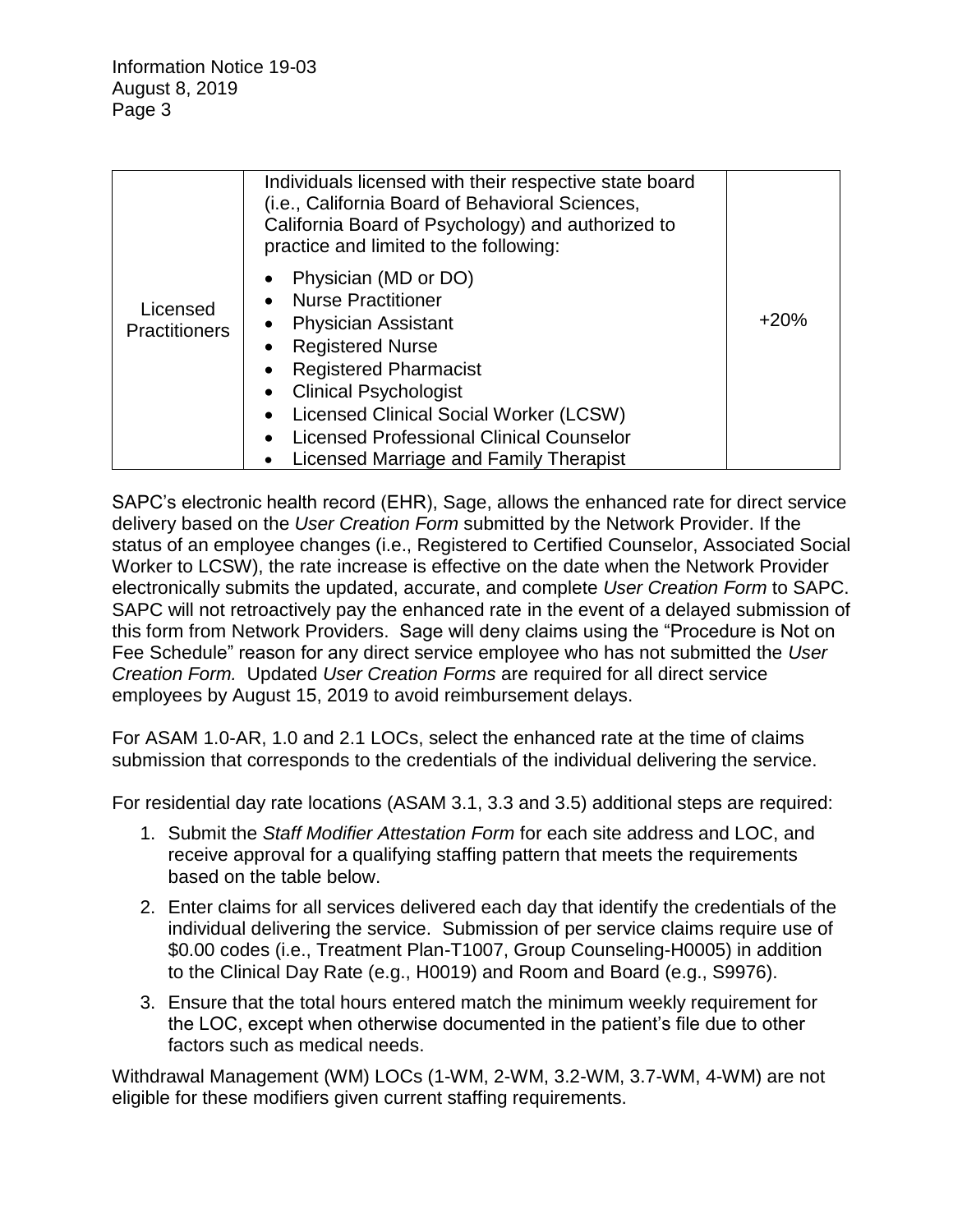| DAY RATE DIRECT SERVICE STAFFING PATTERN PER SITE           |                              |                                                                                                                                                                                                                                                                                                                                                                                                             |  |                      |        |       |  |  |
|-------------------------------------------------------------|------------------------------|-------------------------------------------------------------------------------------------------------------------------------------------------------------------------------------------------------------------------------------------------------------------------------------------------------------------------------------------------------------------------------------------------------------|--|----------------------|--------|-------|--|--|
|                                                             | <b>RESIDENTIAL</b>           |                                                                                                                                                                                                                                                                                                                                                                                                             |  | <b>RATE INCREASE</b> |        |       |  |  |
| <b>STAFF</b>                                                | <b>LOC</b>                   | <b>MINIMUM CRITERIA</b>                                                                                                                                                                                                                                                                                                                                                                                     |  | $+20%$               | $+15%$ | $+6%$ |  |  |
| Licensed<br>Practitioner                                    | <b>ASAM</b><br>3.1, 3.5      | Allowable licensed position(s) on-site at<br>least 40-minutes per week for supervision<br>and/or the delivery of direct services per<br>LAC DMC-ODS dedicated bed.                                                                                                                                                                                                                                          |  | ☑                    | 図      | 図     |  |  |
|                                                             | <b>ASAM 3.3</b>              | Allowable licensed position(s) on-site at<br>least 60-minutes per week for supervision<br>and/or the delivery of direct services per<br>LAC DMC-ODS dedicated bed.                                                                                                                                                                                                                                          |  | ⊠                    | 図      | 図     |  |  |
| Licensed or<br>Licensed<br>Eligible<br><b>Practitioners</b> | <b>ASAM</b><br>3.1, 3.5      | Allowable licensed-eligible position(s)<br>on-site for the delivery of a total of at least<br>10-minutes of individual, family or group<br>counseling services per week per LAC<br>DMC-ODS dedicated bed; allowable<br>licensed position(s) could be used in lieu of<br>licensed-eligible position(s) when this time<br>requirement is added to the licensed<br>practitioner time requirement (if claimed). |  | ☑                    | ⊠      | 冈     |  |  |
|                                                             | <b>ASAM 3.3</b>              | Eligible position(s) on-site for the delivery of<br>a total of at least 20-minutes of individual,<br>family or group counseling services per<br>week per LAC DMC-ODS bed; allowable<br>licensed position(s) could be used in lieu of<br>licensed-eligible position(s) when this time<br>requirement is added to the licensed<br>practitioner time requirement (if claimed).                                 |  | ⊠                    | ☑      | 区     |  |  |
| Certified<br>Counselors                                     | <b>ASAM</b><br>3.1, 3.3, 3.5 | 40% of counselors delivering direct<br>services on-site are certified and 50% by<br>July 1, 2020.                                                                                                                                                                                                                                                                                                           |  | ⊠                    | ☑      | ⊠     |  |  |

*Salary Investment*: Increased rates must be allocated to support more equitable, competitive, and livable wages for staff at all levels with enhanced qualifications, including sign-language or bilingual capability. During the monitoring and cost reporting processes, Network Providers must verify appropriate salary investments in alignment with the enhanced rates before using these funds to off-set other costs or making investments in other business and/or clinical improvements.

## **POPULATION MODIFIERS**

DHCS requires programs specializing in serving pregnant and parenting women (PPW) and youth to comply with the [Perinatal Practice Guidelines](https://www.dhcs.ca.gov/individuals/Documents/Perinatal_Practice_Guidelines_FY1819.pdf) and [Youth Treatment](https://www.dhcs.ca.gov/individuals/Documents/Youth_Treatment_Guidelines.pdf)  [Guidelines,](https://www.dhcs.ca.gov/individuals/Documents/Youth_Treatment_Guidelines.pdf) respectively. This enhanced rate is designed to help providers meet these expectations, in addition to other local requirements (i.e., [One Key Question](https://powertodecide.org/one-key-question) services within PPW programs). Each Network Provider site that meets the criteria as a PPW or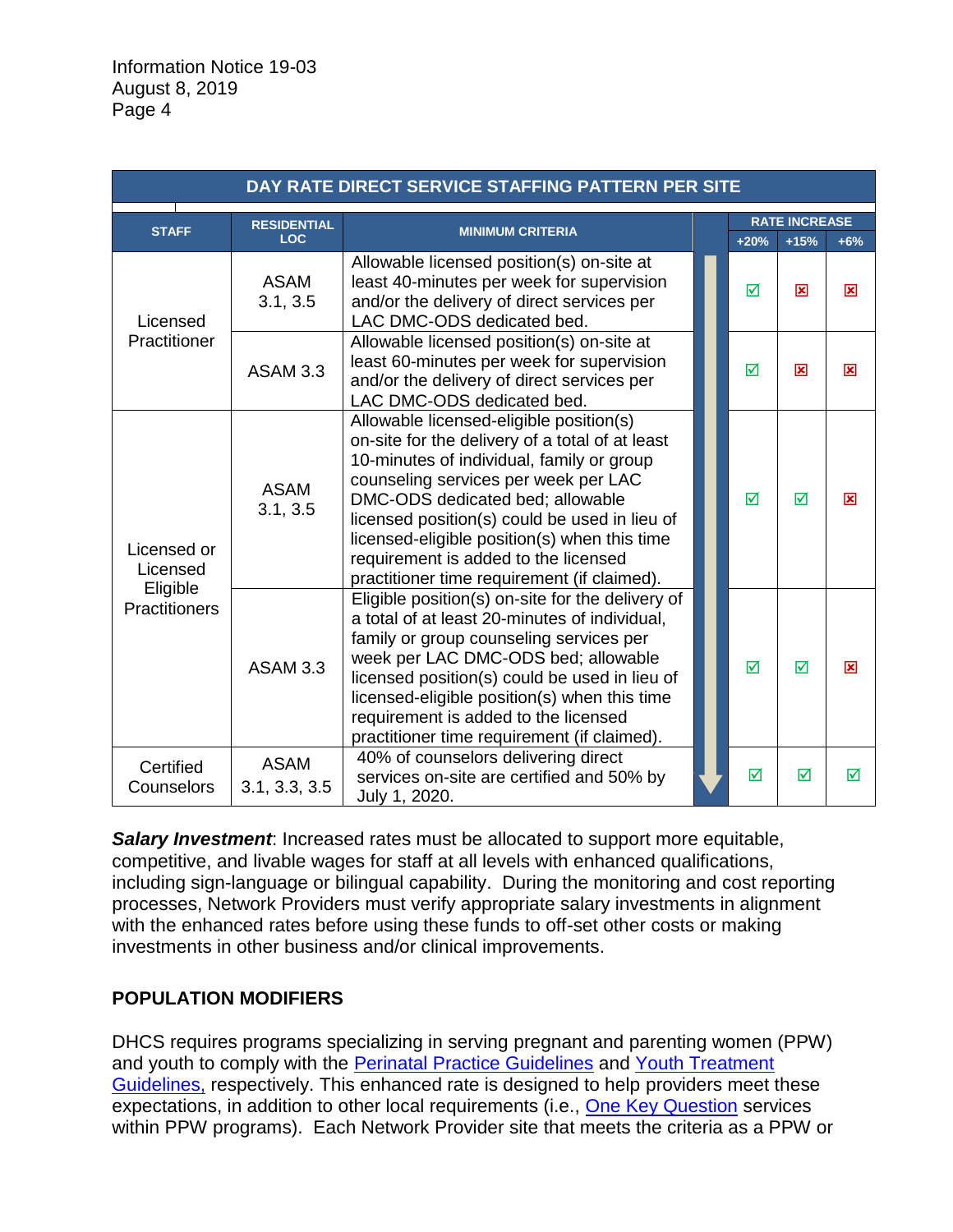youth-tailored program, which includes identification as such on the Service and Bed Availability Tool (SBAT), automatically receives this enhanced rate for allowable DMC-ODS services. These modifiers do not apply to supplemental PPW services for transportation and childcare as the State sets these rates. PPW sites that also serve pregnant/parenting youth only receive the PPW modifier.

| SITE QUALIFICATIONS FOR POPULATION MODIFIERS |                                                                                                                                                                                                                                                                                                                                                                                                                                                                                                                                                                                                                                                                                                                                                                                                                                                                                                                                                              |                 |  |  |  |
|----------------------------------------------|--------------------------------------------------------------------------------------------------------------------------------------------------------------------------------------------------------------------------------------------------------------------------------------------------------------------------------------------------------------------------------------------------------------------------------------------------------------------------------------------------------------------------------------------------------------------------------------------------------------------------------------------------------------------------------------------------------------------------------------------------------------------------------------------------------------------------------------------------------------------------------------------------------------------------------------------------------------|-----------------|--|--|--|
| Population<br>and<br><b>Modifier</b>         | <b>Criteria</b>                                                                                                                                                                                                                                                                                                                                                                                                                                                                                                                                                                                                                                                                                                                                                                                                                                                                                                                                              | <b>Increase</b> |  |  |  |
| Youth<br>12-17 years<br>of age<br>"HA"       | Experience serving youth (ages 12 through 17) in 2 of<br>$\bullet$<br>the last 7 years.<br>Demonstrated experience using evidence-based<br>$\bullet$<br>practices that are specific to youth.<br>Counselors and/or LPHAs providing direct SUD<br>$\bullet$<br>treatment services to youth, young adults and families<br>have a minimum of 2 years' experience providing youth<br>services, which includes working with youth who are<br>runaways, victims of abuse and pregnant or with<br>children.<br>Policies and procedures for addressing the needs of<br>$\bullet$<br>youth with SUD, such as ensuring developmentally<br>appropriate services, family involvement, composition<br>of group counseling, etc.<br>Network Provider owner, key staff, and all individuals<br>$\bullet$<br>providing direct services to youths passed a<br>background investigation to the satisfaction of County.<br>Listed on the SBAT as a qualified site.<br>$\bullet$ | 2.14%           |  |  |  |
| Pregnant or<br>Parenting<br>Women<br>"HD"    | Current DMC certification for perinatal services.<br>$\bullet$<br>Counselors and/or LPHAs providing direct SUD<br>$\bullet$<br>treatment services to perinatal women must have<br>minimum of 2 years of experience providing women-<br>specific evidence-based or best practices which<br>includes, but is not limited to: Trauma-Informed and<br>Integrated Trauma Services, relational or cultural<br>approaches that focus on the relevance and centrality<br>of relationships, assessing and reviewing the history of<br>interpersonal violence, women-only therapeutic<br>environments, parenting support, parenting skills, and<br>family reunification services as applicable.<br>Listed on the SBAT as a qualified site.                                                                                                                                                                                                                             | 7.81%           |  |  |  |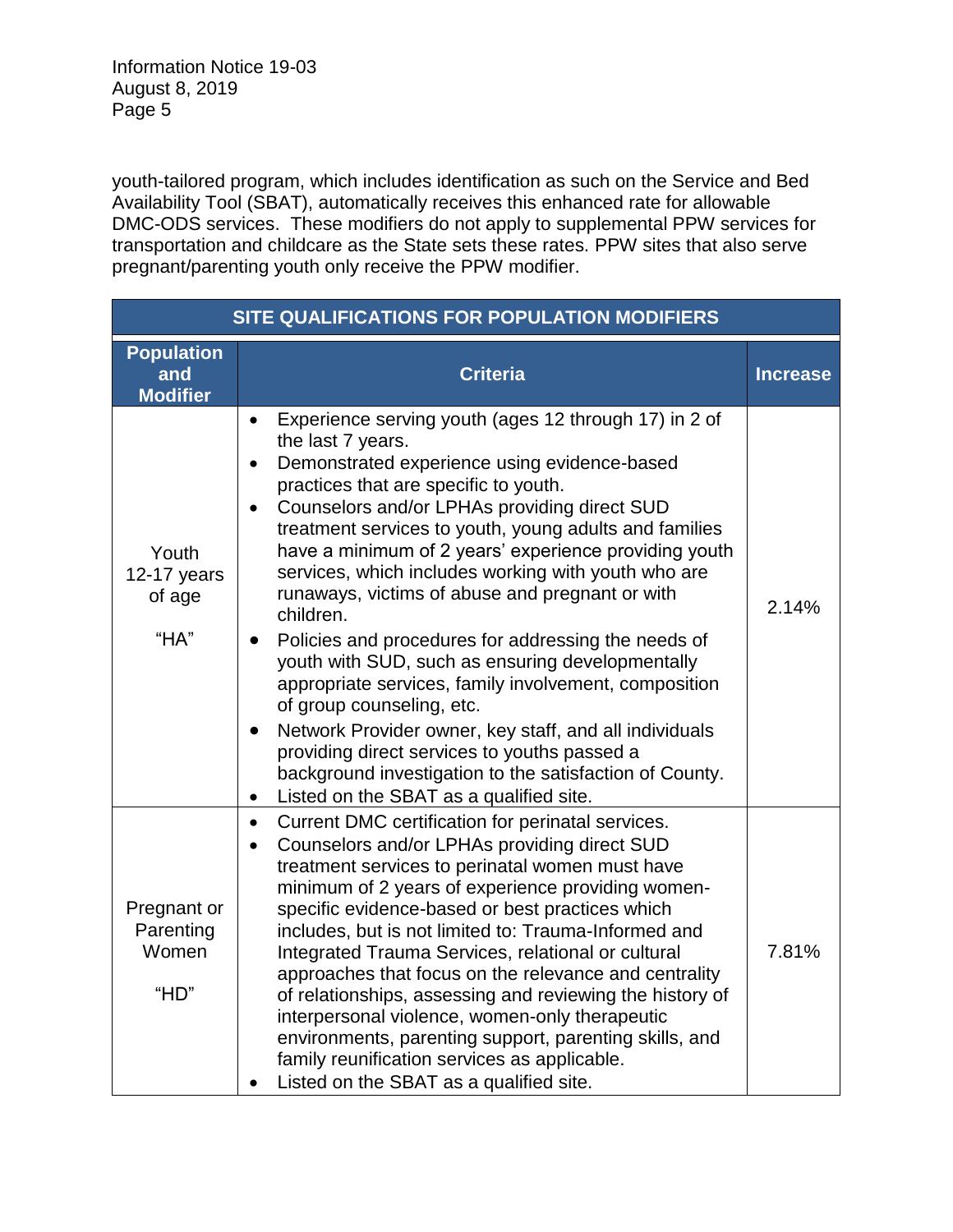#### **DOCUMENTATION TIME**

To support Network Providers' ability to effectively document delivered services, practitioners will be able to claim the amount of time required to draft the note in the EHR as follows, and commencing upon Sage configuration unless otherwise noted in the attached instructions form:

Service-Based LOC: For ASAM 1.0-AR, 1.0 and 2.1, up to 10-minutes of documentation time per patient, per service for any HCPCS code offered within the LOC in one-minute units is allowable. This includes individual- and group-based services.

Day Rate-Based LOC: For ASAM 3.1, 3.3, 3.5, 1-WM, 2-WM, 3.2-WM, 3.7-WM, and 4-WM, SAPC automatically reimburses a flat rate of \$19.03 per person per day for Network Providers who document service delivery at the service- or daily-level, and who submit and follow an agency-wide Policy and Procedure (P&P) reflecting this standard. Weekly documentation in residential settings does not receive the documentation bonus. SAPC will phase-out weekly notes beginning on July 1, 2020, and this step helps prepare for this transition and improve the quality of documentation in LOCs reimbursed by a day rate.

Per DHCS, and as outlined in the DMC-ODS State-County Intergovernmental Agreement, time spent (e.g., start and end time) documenting service delivery must be included in a Progress Note or Miscellaneous Note in addition to the time spent (e.g., start and end time) conducting the face-to-face service to avoid disallowance. SAPC will monitor this requirement.

## **TRAVEL TIME**

When providing Outpatient (ASAM 1.0-AR, 1.0) or Intensive Outpatient (ASAM 2.1) treatment services for at least 60-minutes at a SAPC approved Field-Based Service location, the performing provider (e.g., SUD Counselor) will be able to add travel time to and from the approved location, up to 30-minutes each way, unless otherwise approved in the Field-Based Service application and based on a SAPC identified gap in network adequacy (e.g., Antelope Valley, Catalina Island). The Progress Note or Miscellaneous Note must include the start and end time of the travel in each direction in addition to the start and end time of the direct service. SAPC will not reimburse for travel time for services delivered between July 1, 2019 and the date of configuration in Sage.

### **NEW ASAM LEVELS OF CARE**

To expand patient access to WM services, SAPC added new DMC reimbursable LOCs: Ambulatory WM with Extended On-Site Monitoring (ASAM 2.0-WM), Medically Monitored Inpatient WM (3.7-WM), and Medically Managed Inpatient WM (4-WM).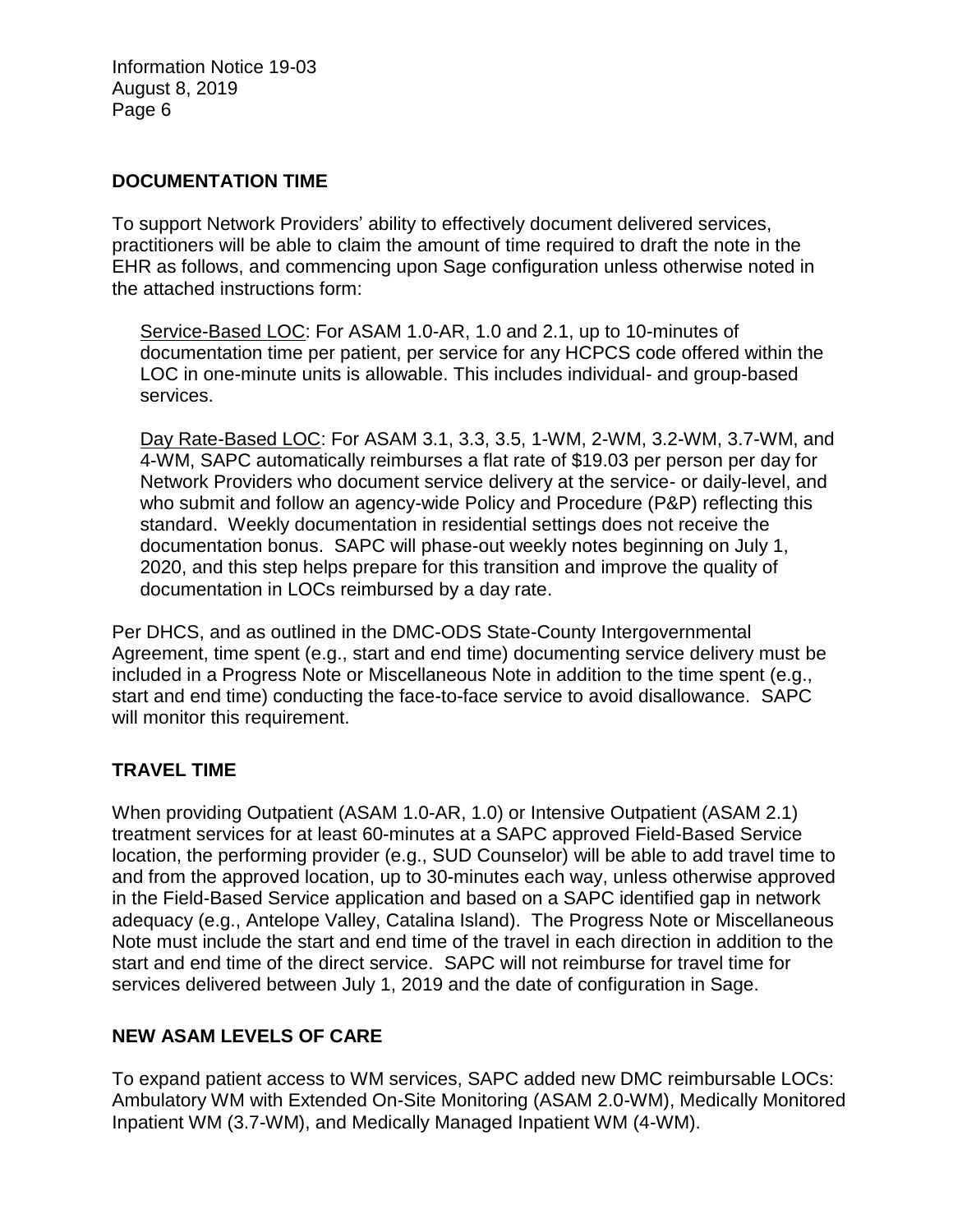## **SCREENING AND REFERRAL CONNECTIONS**

To improve the patient experience and reduce unnecessary paperwork, any individual who first presents at a Network Provider must receive either the electronic Youth Engagement Screener (ages 12 through 17) or ASAM CO-Triage screener (18 years of age and older) to determine the Provisional LOC prior to receipt of the full ASAM assessment. To support implementation, SAPC is piloting payment during FY 2019-2020 for Network Provider screenings completed at contracted DMC certified/licensed or field-based services location. Providers must also complete the new *Referral Connections Form*, which outlines attempts to make an appointment for a full ASAM Assessment and the associated outcome. Maximum payment is up to 15-minutes or \$30.00 in all LOCs; the screening is not separately reimbursable when also claiming the Clinical Day rate on the same day.<sup>2</sup>

A Youth Engagement Screener or CO-Triage screening is not reimbursable when referrals originate from the Client Engagement and Navigation Services (CENS), Connecting to Opportunities for Recovery and Engagement (CORE) Centers, or the Substance Abuse Service Helpline (SASH), unless the individual misses the scheduled appointment.

SAPC will not reimburse for screenings conducted delivered between July 1, 2019 and the date of configuration in Sage which includes automation of the *Youth Engagement Screener* and *Referral Connections Form Log*, and completed Network Providers training on reporting criteria.

## **OPIOID TREATMENT PROGRAMS**

### *National Drug Codes*

Under the DMC-ODS, OTPs must offer Buprenorphine-Mono, Burprenorphine-Naloxone, Disulfiram, and Naloxone in addition to methadone.<sup>3</sup> The National Drug Code (NDC), according to DHCS' [Information Notice 19-033](https://www.dhcs.ca.gov/formsandpubs/Documents/MHSUDS%20Information%20Notices/MHSUDS_Information_Notices_2019/MHSUDS-Information-Notice-19-033-NDC-MAT-FINAL.pdf) and the [NDC MAT List,](https://www.dhcs.ca.gov/formsandpubs/Documents/MHSUDS%20Information%20Notices/MHSUDS_Information_Notices_2019/MHSUDS-Information-Notice-19-033-Exhibit-A-NDC-List-for-DMC-ODS-MAT-Services.pdf) must be included in all claims for additional Medications for Addiction Treatment (MAT), excluding methadone, beginning July 1, 2019. Furthermore, to enable Burprenorphine prescribing, qualified prescribers must have the required Drug Enforcement Administration (DEA) X-Waiver.

### *Counseling Requirements*

Patients in OTP settings can receive individual and/or group counseling in excess of 200 minutes (20 10-minute increments) per month if medically justified and documented in the beneficiary record.<sup>4</sup>

<sup>2</sup> Day Rate Based LOCs include ASAM levels 1-WM, 2-WM, 3.2-WM, 3.7-WM, 4-WM, 3.1, 3.3, 3.5.

<sup>&</sup>lt;sup>3</sup> [DHCS MHSUDS Information Notice 18-036](https://www.dhcs.ca.gov/formsandpubs/Documents/MHSUDS%20Information%20Notices/MHSUDS_Information_Notices_2018/MHSUDS_Information_Notice_18_036_MAT_FY_1819.pdf) or as subsequently modified by the State.

<sup>&</sup>lt;sup>4</sup> [DHCS MHSUDS Information Notice 15-028](https://www.dhcs.ca.gov/formsandpubs/Documents/Info%20Notice%202015/MHSUDS_15_028_NTP.pdf) or as subsequently modified by the State.